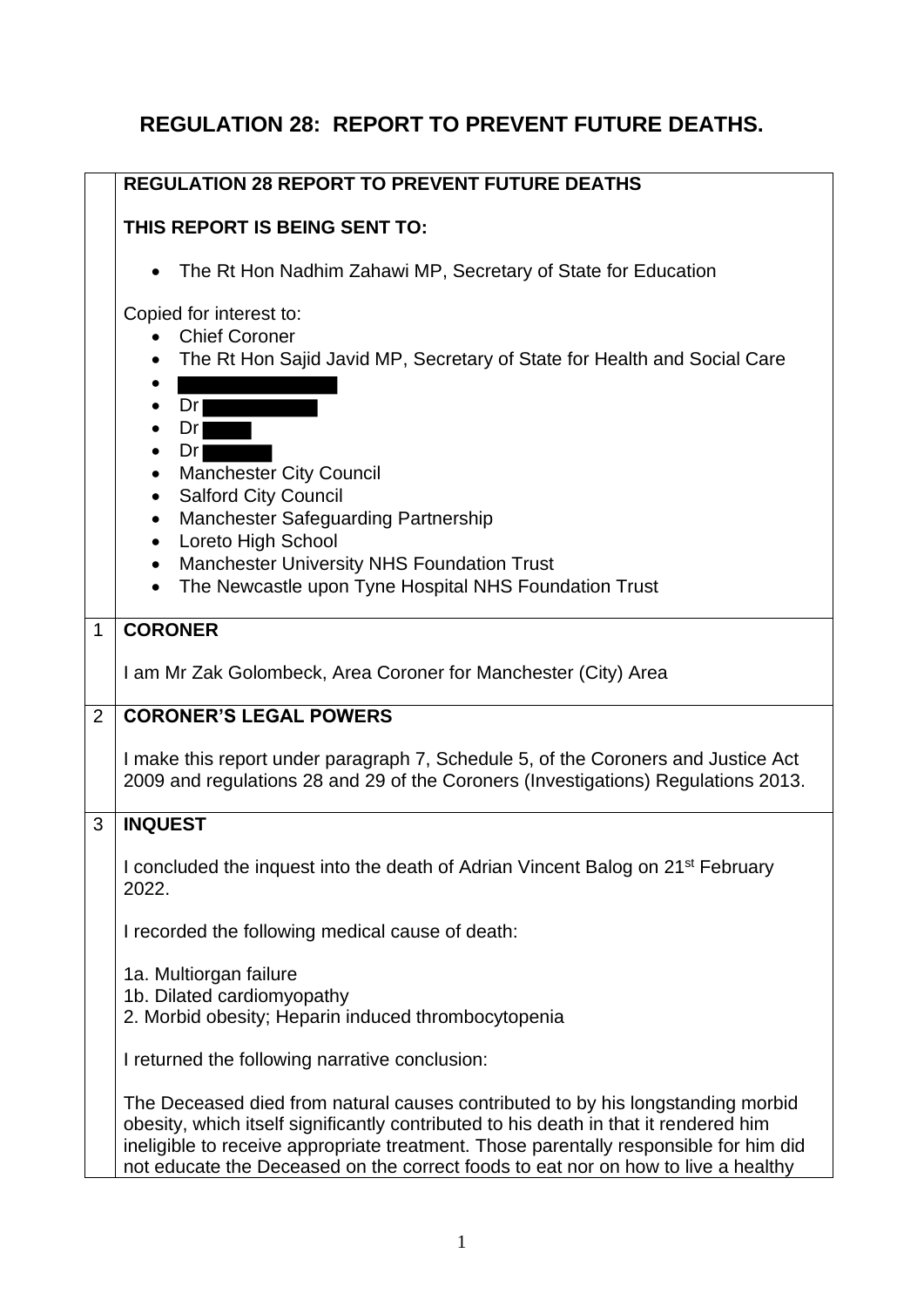lifestyle, and did not take him to (or access support from) weight management services. Throughout his childhood he was fed an unhealthy diet and allowed to continue with this diet into his early teenage years.

## 4 **CIRCUMSTANCES OF THE DEATH**

The Deceased was 13 years of age at the time of his death. He had suffered from morbid obesity from the age of 3. In February 2015 he was diagnosed with dilated cardiomyopathy. As a result of his morbid obesity, the Deceased was not eligible to undergo heart transplantation, or any interim measures pending transplantation for his weight to reduce to a transplantable level.

The Deceased was hospitalised in February 2015 and was diagnosed with heparin induced thrombocytopenia which was a further factor in the Deceased not being eligible for interim measures, including mechanical support of his heart.

The Deceased was transferred from Royal Manchester Children's Hospital (RMCH) to Freeman Hospital, Newcastle, on 15th March 2015 for consideration of treatment options. No treatment options were viable, and therefore the Deceased returned to RMCH on 18th March 2015 and a decision was made for him to receive palliative care.

The Deceased died on 2nd April 2015 at RMCH.

The Inquest explored evidence in relation to the Deceased's clinical care, and also matters relating to public health concerns in view of the Deceased's morbid obesity, and whether this should have led to a referral to children's services by clinicians in primary care and/or staff at the Deceased's school.

Evidence was admitted which pointed to a change in societal attitudes and mores towards childhood obesity since 2015, although it was accepted by the public health witnesses that there is progress to be made for obesity to be afforded the same level of concern as malnourishment in children. It was accepted that an obese child – and particularly a morbidly obese child – may be a child at risk, even in the absence of other signs of neglect.

## 5 **CORONER'S CONCERNS**

During the course of the inquest the evidence revealed matters giving rise to concern. In my opinion there is a risk that future deaths will occur unless action is taken. In the circumstances it is my statutory duty to report to you.

The **MATTERS OF CONCERN** are as follows:

Two Department for Education documents referred to in evidence, namely 'Working Together to Safeguard Children: A guide to inter-agency working to safeguard and promote the welfare of children' (July 2018) and 'Keeping children safe in education 2021: Statutory guidance for schools and colleges' (September 2021) were referred to in evidence. I admitted oral evidence from the current Headteacher of Loreto High School (the school the Deceased attended), **Exercíal contract in the school**, who told the court